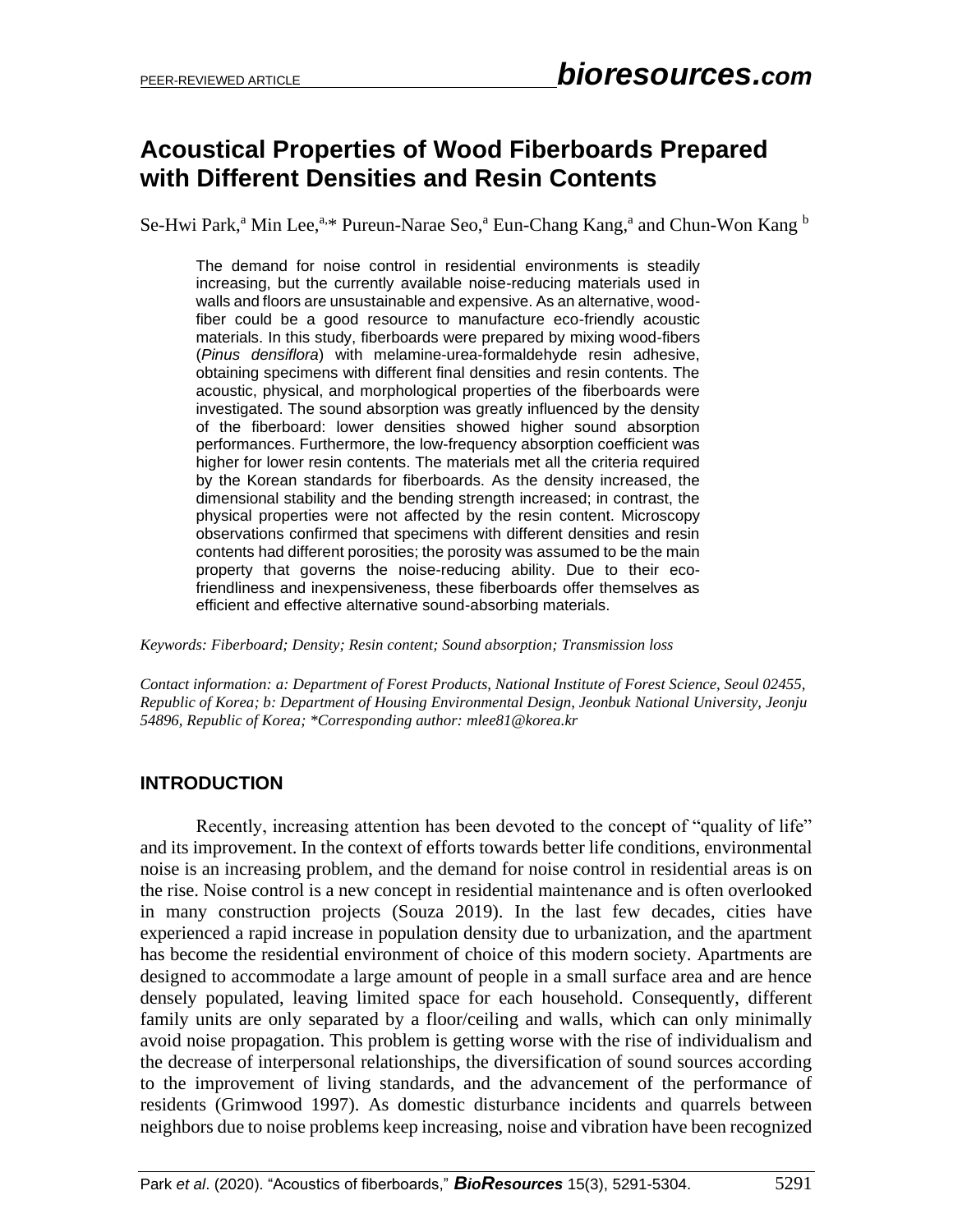as important social problems and various regulations and methods have been developed and implemented to control them. The Ministry of Environment and the Ministry of Land, Infrastructure and Transport in Korea jointly enacted rules on the scope and standards of floor noise in multi-unit housing on June 3, 2014 (Ministry of Environment Act no. 559; Ministry of Land, Infrastructure and Transport Act no. 97 2020).

To reduce noise in apartments and other residential buildings, directly blocking or removing outside noise and absorbing the sounds generated inside the housing units would be ideal; however, the complete shielding or removal of sound coming from inside and outside buildings is obviously a hard task (Godshall and Davis 1969). Usually, noise is controlled by installing sound-absorbing panels on the exterior and interior walls of apartment complexes and condominiums. Accordingly, research on the development of building materials with excellent sound absorption, as well as on how to quantify these sound-absorbing properties, is increasing.

The sound absorptivity of a wall or panel depends on the raw material employed to build it and its structural characteristics; this is because frictional resistance (which causes sound energy attenuation) depends on the porosity of the raw material (Godshall and Davis 1969). When sound is first generated, it propagates in space; when it encounters a heavy medium, it can be reflected/scattered, or pass through it and is converted into sound energy. Sound energy is transmitted in the form of vibrations and produces sound when it contacts a fluid. However, sound transmittance can be interrupted or hindered by sound-absorbing materials, which effectively reduce sound energy due to frictional resistance (Woodruff and Ehrenreich 1961). For instance, in construction sites, the "floating" floor method or the floor buffer material insulation method generally reduce the reflection of sound (Lesovik *et al*. 2014).

In Korea's sound-absorbing panel market, aluminum soundproof walls and petrochemical derivatives take up approximately 90% of the market due to their price competitiveness, pleasant aesthetics, performance, and durability (Kang *et al*. 2010). In addition, for indoor sound shielding, porous composites made of rock wool and glass wool, or polyurethane foamed sponges, are also employed (Wassilieff 1996). Plastic-based sound-absorbing materials include polyester and polyurethane, which can be produced in various colors, patterns, and shapes, and implemented in various construction methods, in addition to having outstanding sound absorption abilities. These properties make them the sound-absorbing materials of choice in the field. Depending on the application, and to further improve their sound absorption performance, they can be shaped as pyramids, egg crates, interlocking blocks, and more. Their main areas of application as sound-absorbing materials include interior wall finishes, music rooms, piano rooms, performance rooms, studios, offices, factories, special vehicles, containers, machine rooms, and electric rooms. However, their use is limited due to some fundamental problems such as safety hazards, low durability, flammability, and high cost (Kang *et al*. 2010).

In addition, the growing global interest towards the reduction of greenhouse gas emissions to mitigate climate change is broadcasting a negative image of petrochemical derivatives. Wood is a natural building material and has been used for interior finishes or ceilings for centuries. Watanabe *et al*. (1967) and Zhou *et al*. (2006) both studied the sound absorption properties of wood and wood-based panels, and they found that the sound absorption performance is lower compared to that of currently employed sound-absorbing materials; thus, it is more suitable to use wood and its derivatives as sound-reflecting materials, rather than sound-absorbing materials. The lower sound absorption performance of wood and wood-based panels is due to their higher density and the porosity of their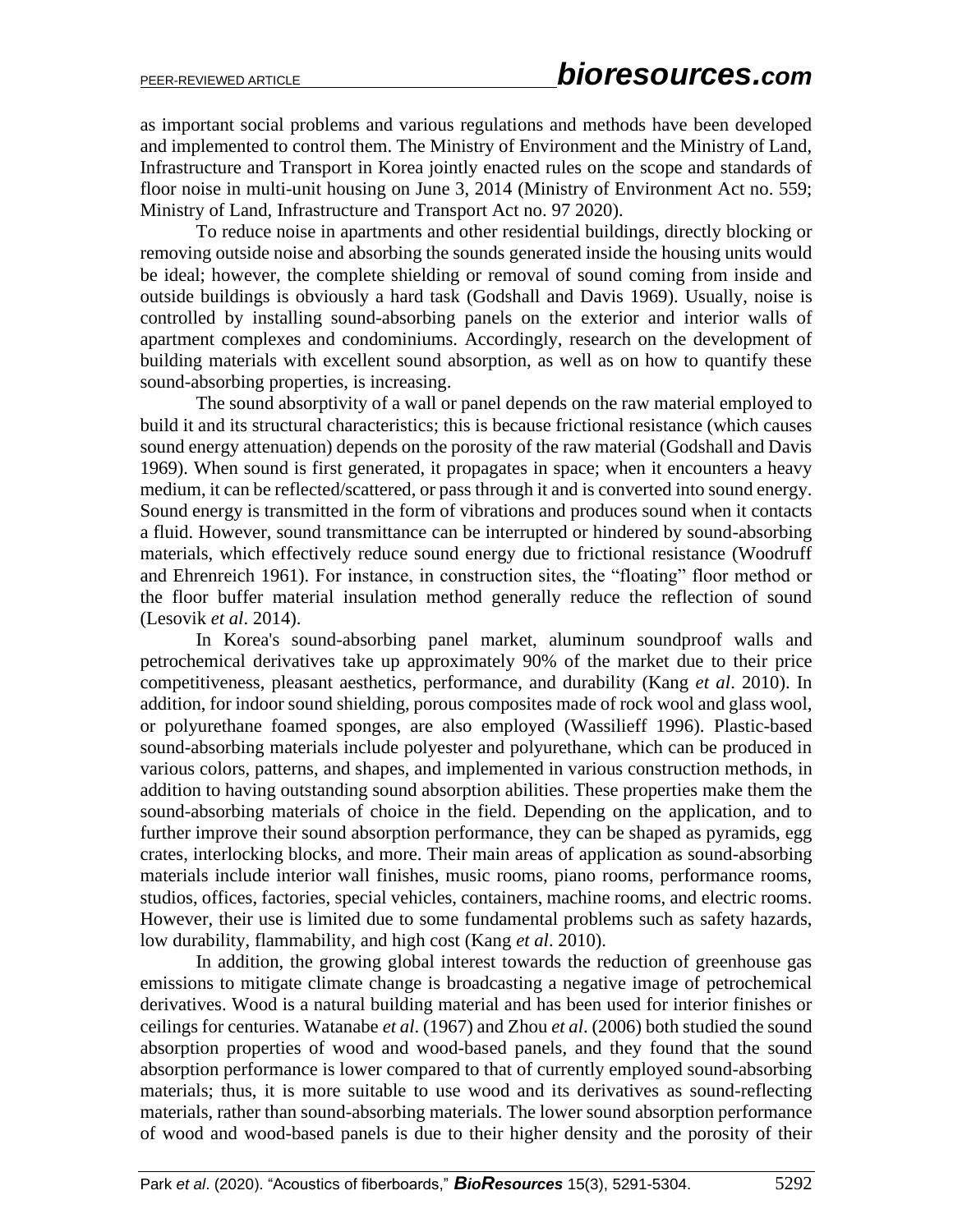surfaces. However, many attempts have been conducted to improve the sound absorptivity of these more eco-friendly materials, and perforation has been found to be one of the most simple and effective methods (Lee *et al*. 2005; Hwang *et al*. 2008; Byeon *et al*. 2010).

Wood fiber, the raw material of fiberboards, is a natural resource and can be advantageously constructed into panels for sound absorption applications as these constructs often present a porous morphology, both open-cell and closed-cell, which is desirable in a sound absorbing material. Natural wood fiber- and cotton-based panels have demonstrated good absorption performances (Berardi and Iannace 2015); however, their properties can be further enhanced by controlling their density. In this paper, fiberboards were fabricated with different densities and melamine-formaldehyde-urea (MFU) resin contents, and their physical and sound absorption characteristics were investigated. Furthermore, the optimal manufacturing conditions were established, and the acoustic and physical properties of the fiberboards were assessed. These findings can expand the use of low-density fiberboards in the current sound absorbing material market, which is currently dominated by petrochemical derivatives.

### **EXPERIMENTAL**

#### **Materials**

Wood fibers (*Pinus radiata*, 5% MC) were provided from Dongwha Enterprise (Incheon, Korea). A 37% formaldehyde solution and a 60% wax emulsion were provided by Sunchang Corporation (Incheon, Korea). Melamine and urea were purchased from OCI N.V. (Amsterdam, Netherlands) and Hu-chems (Seoul, Korea), respectively. The rest of the chemical reagents used in this study were American Chemical Society (ACS) reagent grade and were purchased from Daejung Chemicals & Metals (Siheung-si, Korea). An extruded polystyrene (XPS, #2, 25-mm thickness) was purchased from Byucksan (Seoul, Korea)

#### **Methods**

#### *Fiberboard and MFU resin preparation*

According to a procedure reported by Lee *et al.* (2019), the MFU resin was prepared with a 0.80 formaldehyde/melamine-urea (F/MU) molar ratio, and a 30 wt% melamine content. The pH was adjusted by adding a 20% NaOH (aq) solution until achieving a pH of 8. The end point of MFU resin synthesis was set between reference tubes F and G using a bubble viscometer (Gardner-Holdt VG-9100; Gardco, Pompano Beach, FL, USA). The viscosity was measured with a viscometer (DV-II+; AMETEK Brookfield, Middleboro, MA, USA), with a spindle of 4.7 cm in diameter and a rotation of 60 rpm. The final viscosity of the MFU resin was 115 mPa·s, and the gel time at 100  $^{\circ}$ C was 137 s.

The fiberboards were prepared by mixing the MFU resin and the wood fiber in variable proportions and shaping them into 350 mm (length)  $\times$  350 mm (width)  $\times$  20 mm (thickness) blocks. The manufacturing conditions were tuned to obtain boards with different densities or different resin contents. First, Condition 1 was aimed at obtaining a set of different density boards with a fixed MFU resin content (35 wt% with respect to the oven-dried wood fibers), and boards were prepared at 150 kg/cm<sup>3</sup>, 200 kg/cm<sup>3</sup>, and 250 kg/cm<sup>3</sup>. For Condition 2, the density was fixed at 150 kg/cm<sup>3</sup> and boards were prepared with different resin contents:  $20 \text{ wt\%}, 25 \text{ wt\%}, \text{ and } 35 \text{ wt\%}$  (Table 2). A  $20\% \text{ NH}_4Cl$  (aq)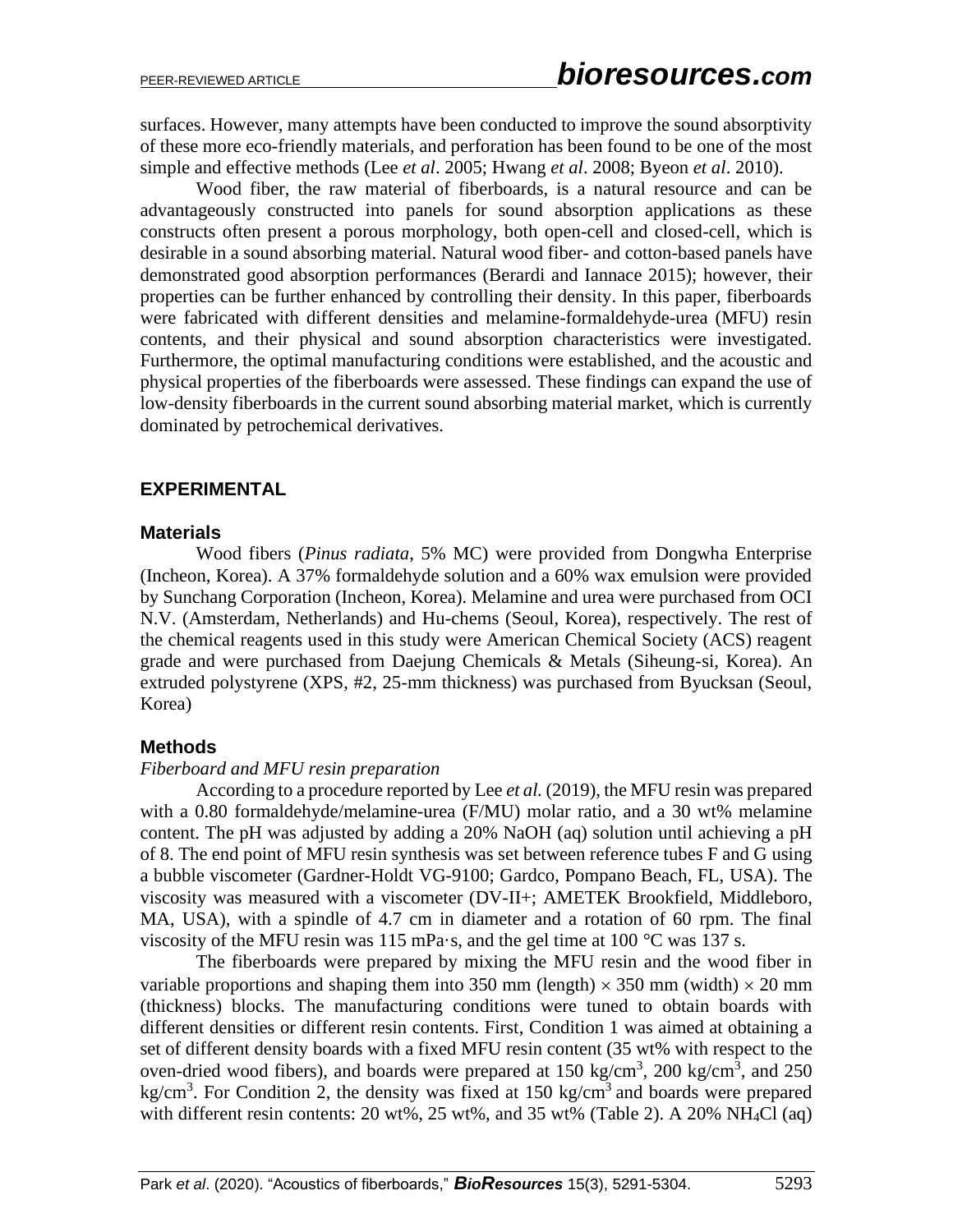solution was added as a curing agent  $(3 w t\%)$  and the wax emulsion was used at 1% of the oven-dried weight of the wood fibers.

| <b>Table 1. Resin Properties</b> |  |
|----------------------------------|--|
|----------------------------------|--|

| <b>Solid Content</b> | рH  | <b>Viscosity</b> |            | Specific Gravity   Gel Time at 100 °C |
|----------------------|-----|------------------|------------|---------------------------------------|
| 67.3 %               | 8.0 | 115 m $Pa·s$     | 1.29 mg/mL | 137 s                                 |

The prepared resin adhesive was sprayed on the wood fibers with a drum-type applicator (So Jung Measuring Instrument; Anyang-Si, South Korea). After spraying the resin adhesive and forming a uniform layer (one side at a time), the fiberboard was hot pressed at 150 °C and 5 kgf/cm<sup>2</sup> for 7 min (hence pressing at a rate of 21 s/mm). The manufactured low-density fiberboard (LDF) is shown in Fig. 1.

**Table 2.** Information of Samples according to Density and Resin Content

| <b>Experiment</b>   | <b>Condition 1</b> |     |       |       | <b>Condition 2</b> |         |
|---------------------|--------------------|-----|-------|-------|--------------------|---------|
| Sample Name         | D-1                | D-2 | $D-3$ | $R-1$ | $R-2$              | $R - 3$ |
| Density ( $kg/m3$ ) | 150                | 200 | 250   | 150   |                    |         |
| Resin Content (%)   | 35                 |     |       | 20    | 25                 | 30      |



**Fig. 1.** Photo of the LDF prepared in this study

## *Acoustical properties*

The sound absorption characteristics of the as-prepared boards were measured according to a procedure reported in the standard KS F 2814-1 (2016). The absorption rate was measured in the practical frequency range by the transfer matrix method using an impedance tube, a pulse analyzer, and a spectrum analyzer (Type 4206-T; Bruel & Kjaer, Nærum, Denmark). To measure the sound absorption variation according to the frequency change, it was divided into low frequency (100 to 1600 Hz) and high frequency (500 to 6400 Hz). During the test, the temperature, relative humidity, and air pressure were set to 23 °C, 56%, and 100.1 kPa, respectively. The diameter of the circular specimens were 99 mm and 29 mm for low and high frequency tests, respectively; each measurement was repeated three times, and the results were reported as the average of three measurements. Noise reduction coefficients (NRC) were calculated from the sound absorption rates measured at the major frequencies of 250, 500, 1000, and 2000 Hz. Moreover, as porosity plays an important role in the acoustic properties of a material, the porosity of the samples was estimated according to Eq. 1 (Smardzewski *et al*. 2015),

$$
D_w = 1 - (P_w / P_s) \tag{1}
$$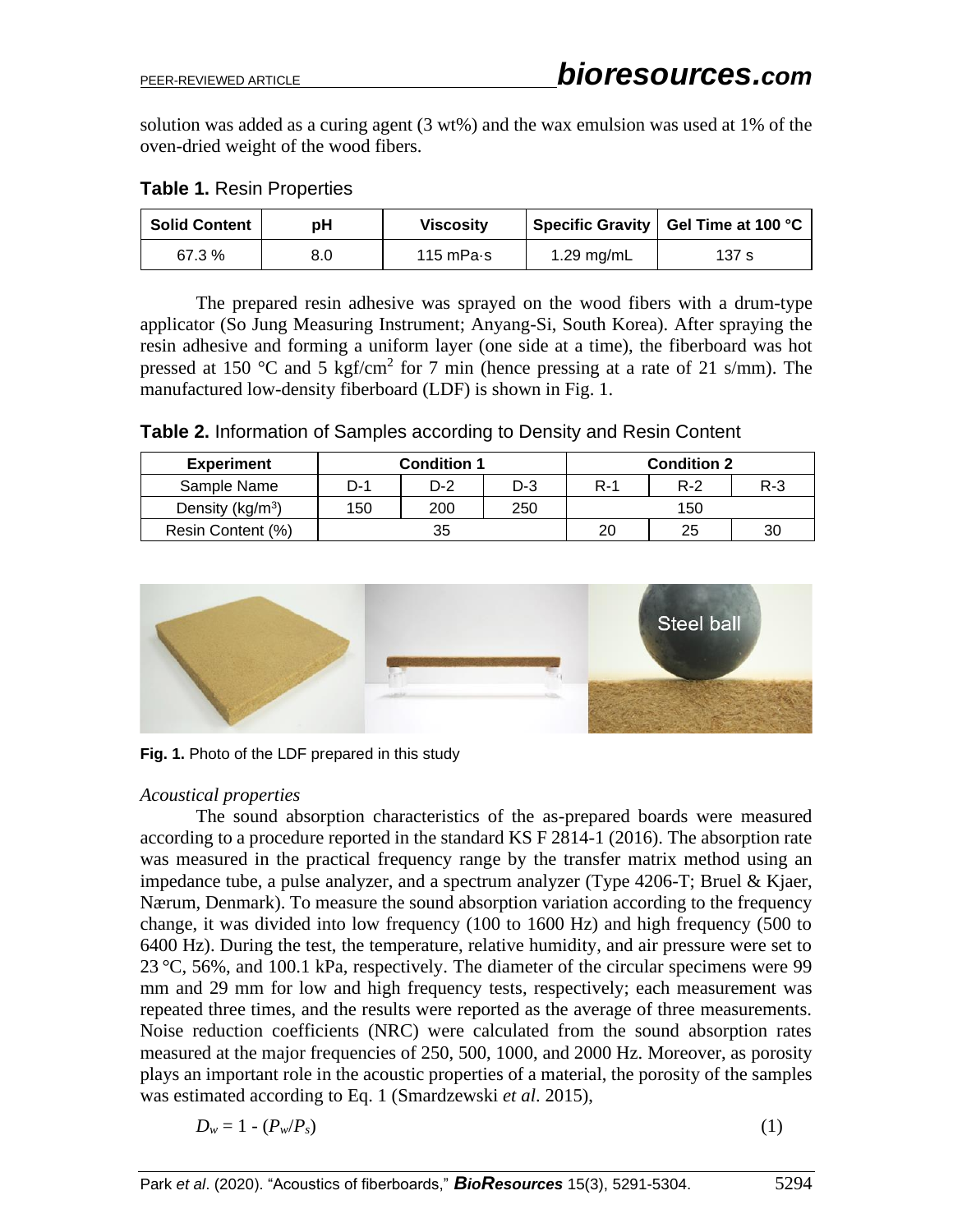where  $P_w$  is the density of the oven dried wood (kg/m<sup>3</sup>), and  $P_s$  is the density of a wood cell wall (in this case,  $P_s = 1500 \text{ kg/m}^3$ ).

Sound insulation refers to the action of preventing or reducing the transition of sound *via* reflection or absorption. For the performance measurements, instead of the universal reverberation chamber method, the impedance tube method was used, which comparatively requires less space and fewer pieces of equipment (Jung *et al.* 2008). The factor of interest was the acoustic transmission loss (*TL*), which is proportional to the ratio of the intensities of the incident wave before passing through the material and the transmitted wave after passing through the material (Eq. 2). The *TL* can be expressed by the impedance ratio and the wave number of the acoustic material and is expressed in Eq. 2 by the definition of plane wave diffusion (Humphrey *et al*. 2008),

$$
TL = 10 \log(I_i/I_o) \tag{2}
$$

where  $I<sub>o</sub>$  is the incident sound intensity (dB) and  $I<sub>i</sub>$  is the transmitted sound intensity (dB).

The *TL* was measured in the low- and high-frequency ranges at a temperature of 28 °C and a pressure (in air) of 1017.5 hPa.

#### *Physical properties of fiberboards*

The fiberboards fabricated in this study were evaluated for their basic physical and mechanical properties, such as density, moisture content, water absorption, thickness swelling, and bending strength, according to the Korean standard KS F 3200 (2016). All the test specimens were stored under constant temperature (20  $^{\circ}$ C) and humidity (65%) relative humidity) conditions for 2 weeks after production. To investigate the density distribution of the fiberboards, the samples were scanned with an X-ray densitometer (GreCon DAX 6000; Fagus GreCon, Charlotte, NC, USA). The average density profile was calculated, which accurately reflected the density changes throughout the fiberboards' thickness.

#### *Morphological properties*

The fiberboard specimens were observed with a stereo microscope (Axiocam 506 color; ZEISS, Jena, Germany) to evaluate their morphology and porosity. All the fiberboards were sectioned using a sliding microtome. Because the boards had a relatively low density, they were brittle and easy to be torn out due to the elasticity of the wood fibers. Hence, a layer of polyethylene glycol (PEG 2000) was applied to make it easier to cut thin sections: this is known as the PEG embedding technique, which exploits the ability of PEG to hold wood in an inflated state (Bleicher 2008). The cubic specimens  $(5 \times 5 \times 5 \text{ mm}^3)$ were impregnated with a 1:3 mixture of PEG and distilled water and then stored in an oven at 60 °C for 48 h. After coagulation at room temperature (25 °C) in a special mold, a 50µm-thick cross-section of fiberboard was cut using a sliding microtome (Lab-Microtome; Swiss Federal Research Institute WSL, Birmensdorf, Switzerland).

#### **RESULTS AND DISCUSSION**

#### **Acoustical Properties**

#### *Sound absorption performance*

The sound absorption coefficients of samples D-1, D-2, and D-3; and R-1, R2, and R-3 are shown in Figs. 2 and 3, respectively, while the NRCs and porosities are shown in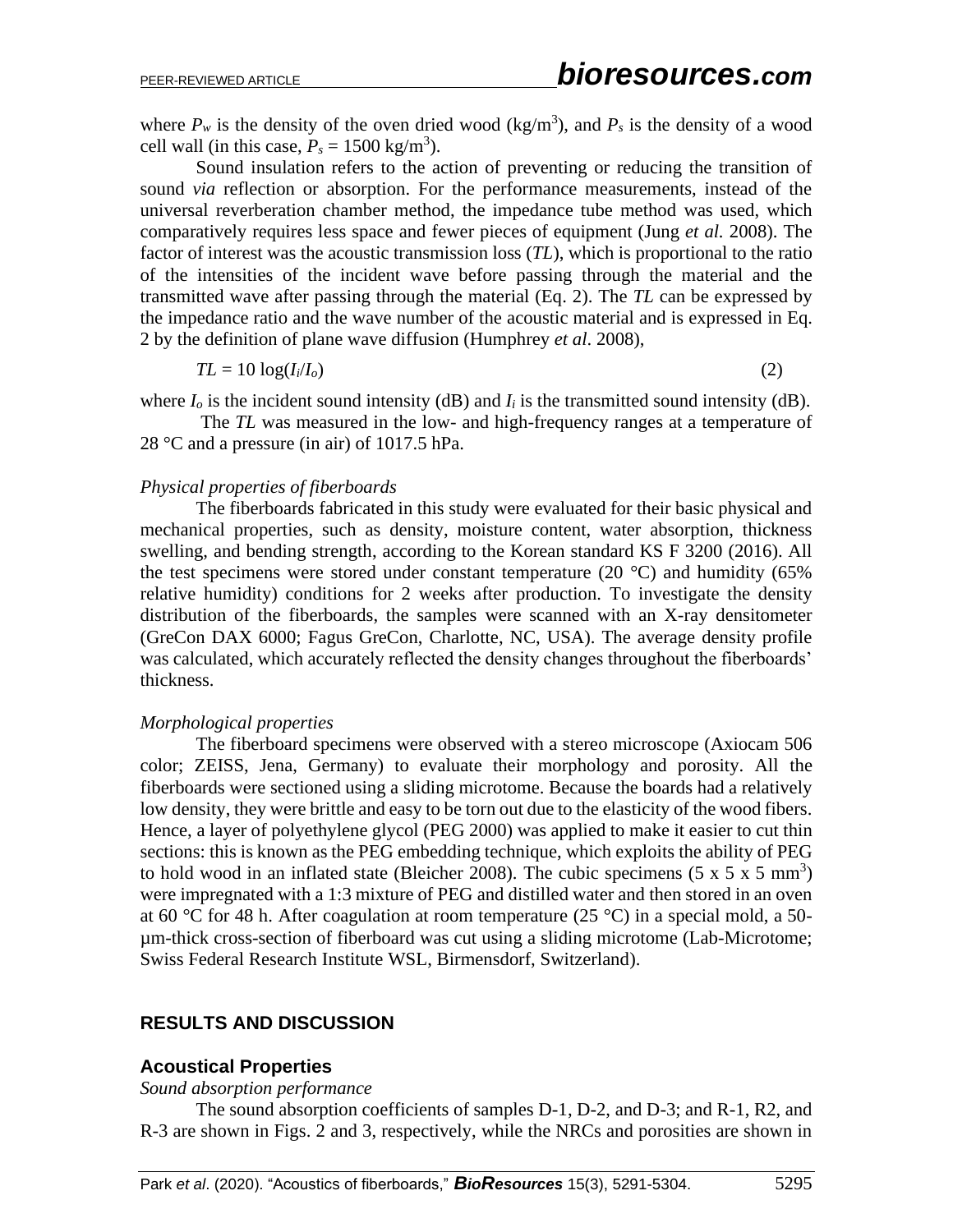Table 3. The sound absorption coefficients of all the specimens increased as the frequency increased, in line with the results obtained for typical porous sound-absorbing materials such as glass wool and rock wool (Or *et al.* 2017). The sound absorbing ability of a material depends on the amount of air trapped in its pores because of the friction that generates between the incident sound energy and the air layer inside the material (Nandanwar *et al*. 2017). When comparing fiberboards D-1 through D-3, higher sound absorption ability was observed for the least dense sample, due to its higher porosity (D-1: 89.7%, D-2: 86.2%, D-3: 83.0%). In the linear regression analysis of NRC and porosity, the sound absorption coefficient of determination between specific frequencies was  $R^2 = 0.99$ . Each fiberboard specimen showed an NRC value between 0.40 to 0.49, meeting the Korean standard requirements (0.3 to 0.5) for sound-absorbing fiberboards (KS F 3503 2012). In contrast, the sound absorption coefficients of the fiberboards prepared in this study far exceeded that of a commercially available extruded polystyrene (XPS) insulation board (Fig. 2).



**Fig. 2.** Sound absorption coefficients of fiberboards with different densities (A: Low frequency, B: High frequency)

Conversely, specimens R-1, R2, and R-3 all displayed similar porosities and NRC values. The sound absorption coefficient of R-1 was higher than those of the other specimens in the low-frequency range, indicating its higher sound-absorption ability. This seems to be related to the characteristics of the wood fibers that make up the fiberboard: at lower resin contents, the individual wood fibers appear short and unconstrained, due to a low degree of aggregation of the fibers (Fig. 8). This creates a more tortuous pathway for sound energy and generates high airflow, which results in an increase in viscous friction. Moreover, the length of the fibers has been reported as an important physical and geometric factor in the improvement of the sound absorption ability of a material at low frequencies (Mamtaz *et al.* 2016). Because their sound absorption rate in the low frequency region was not elevated; this is the noise that occurs the most in residential facilities, such as that generated by blowers, dust collectors, and vacuums. However, low-frequency noise can be compensated by increasing the thickness of the material or ensuring that the air layer is permanently locked inside the material (Kawasaki *et al.* 1998). Acoustic properties of various sound panels are shown in Table 4. Even if the materials are same, sound absorption performance varies depending on thickness, density or presence of binder (Berardi and Iannace 2015).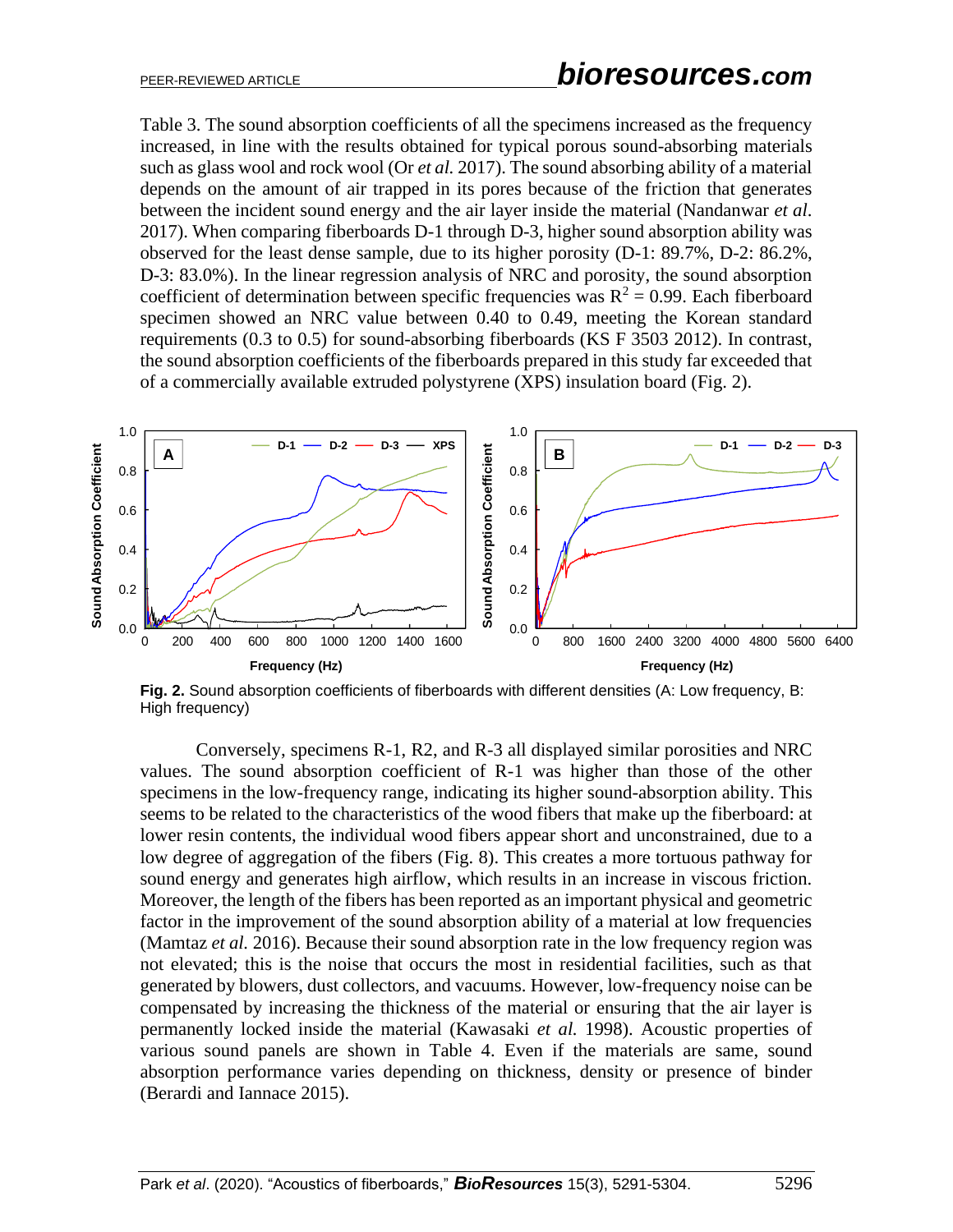|                | <b>Absorption Coefficient</b> |        |         |         |                 |              |
|----------------|-------------------------------|--------|---------|---------|-----------------|--------------|
| <b>Samples</b> | 250 Hz                        | 500 Hz | 1000 Hz | 2000 Hz | <b>NRC*</b> (%) | Porosity (%) |
| $D-1$          | 0.15                          | 0.30   | 0.65    | 0.85    | 0.49            | 89.70        |
| $D-2$          | 0.15                          | 0.30   | 0.70    | 0.65    | 0.45            | 86.23        |
| $D-3$          | 0.20                          | 0.40   | 0.55    | 0.45    | 0.40            | 83.02        |
| $R-1$          | 0.15                          | 0.35   | 0.60    | 0.70    | 0.45            | 88.83        |
| $R-2$          | 0.10                          | 0.25   | 0.55    | 0.80    | 0.43            | 88.24        |
| $R-3$          | 0.15                          | 0.35   | 0.65    | 0.80    | 0.49            | 88.79        |

| Table 3. Sound Absorption Coefficients, NRC, and Porosity of Fiberboards |  |  |  |
|--------------------------------------------------------------------------|--|--|--|
|--------------------------------------------------------------------------|--|--|--|

\*NRC: noise reduction coefficient



Fig. 3. Sound absorption coefficients of fiberboards with different resin contents (A: Low frequency, B: High frequency)

| Sound Absorption Coefficient<br>0.4<br>0.2<br>$R-1$<br>$R-3$<br>$R-2$<br>R-1<br>0.0<br>200<br>400<br>600<br>800<br>1000<br>1200 1400 1600<br>800<br>1600 2400 3200 4000 4800 5600<br>0<br>0<br>Frequency (Hz)<br>Frequency (Hz)<br>Fig. 3. Sound absorption coefficients of fiberboards with different resin contents (A: Low frequency,<br>B: High frequency)<br>Table 4. Sound Absorption Performance of Various Sound Panels<br><b>Density</b><br><b>Thickness</b><br>NRC*<br><b>Materials</b><br><b>References</b><br>(kg/m <sup>3</sup> )<br>(mm)<br>(%)<br>Corrugated cardboard<br>150<br>0.39<br>Kang and Seo 2018<br>Or et al. 2017<br>100<br>10<br>0.15<br>Coir fiberboard<br>Mamtaz et al. 2016<br>200<br>50<br>0.53<br>16<br>0.20<br>Smardzewski et al. 2015<br>550<br>0.28<br>450<br>16<br>Smardzewski et al. 2015<br>Wood fiberboard<br>0.46<br>200<br>20<br>Peng et al. 2015<br>250<br>24<br>0.49<br>Kawasaki et al. 1998<br>Wassilieff et al.1996<br>400<br>0.36<br>25<br>Wood-wool board<br>Wassilieff et al. 1996<br>250<br>25<br>0.20 |
|---------------------------------------------------------------------------------------------------------------------------------------------------------------------------------------------------------------------------------------------------------------------------------------------------------------------------------------------------------------------------------------------------------------------------------------------------------------------------------------------------------------------------------------------------------------------------------------------------------------------------------------------------------------------------------------------------------------------------------------------------------------------------------------------------------------------------------------------------------------------------------------------------------------------------------------------------------------------------------------------------------------------------------------------------------|
|                                                                                                                                                                                                                                                                                                                                                                                                                                                                                                                                                                                                                                                                                                                                                                                                                                                                                                                                                                                                                                                         |
|                                                                                                                                                                                                                                                                                                                                                                                                                                                                                                                                                                                                                                                                                                                                                                                                                                                                                                                                                                                                                                                         |
|                                                                                                                                                                                                                                                                                                                                                                                                                                                                                                                                                                                                                                                                                                                                                                                                                                                                                                                                                                                                                                                         |
|                                                                                                                                                                                                                                                                                                                                                                                                                                                                                                                                                                                                                                                                                                                                                                                                                                                                                                                                                                                                                                                         |
|                                                                                                                                                                                                                                                                                                                                                                                                                                                                                                                                                                                                                                                                                                                                                                                                                                                                                                                                                                                                                                                         |
|                                                                                                                                                                                                                                                                                                                                                                                                                                                                                                                                                                                                                                                                                                                                                                                                                                                                                                                                                                                                                                                         |
|                                                                                                                                                                                                                                                                                                                                                                                                                                                                                                                                                                                                                                                                                                                                                                                                                                                                                                                                                                                                                                                         |
|                                                                                                                                                                                                                                                                                                                                                                                                                                                                                                                                                                                                                                                                                                                                                                                                                                                                                                                                                                                                                                                         |
|                                                                                                                                                                                                                                                                                                                                                                                                                                                                                                                                                                                                                                                                                                                                                                                                                                                                                                                                                                                                                                                         |
|                                                                                                                                                                                                                                                                                                                                                                                                                                                                                                                                                                                                                                                                                                                                                                                                                                                                                                                                                                                                                                                         |
|                                                                                                                                                                                                                                                                                                                                                                                                                                                                                                                                                                                                                                                                                                                                                                                                                                                                                                                                                                                                                                                         |
| 0.13<br>Heat treated wood<br>220<br>Byeon et al. 2010                                                                                                                                                                                                                                                                                                                                                                                                                                                                                                                                                                                                                                                                                                                                                                                                                                                                                                                                                                                                   |

| Table 4. Sound Absorption Performance of Various Sound Panels |
|---------------------------------------------------------------|
|---------------------------------------------------------------|

#### *Sound transmission loss*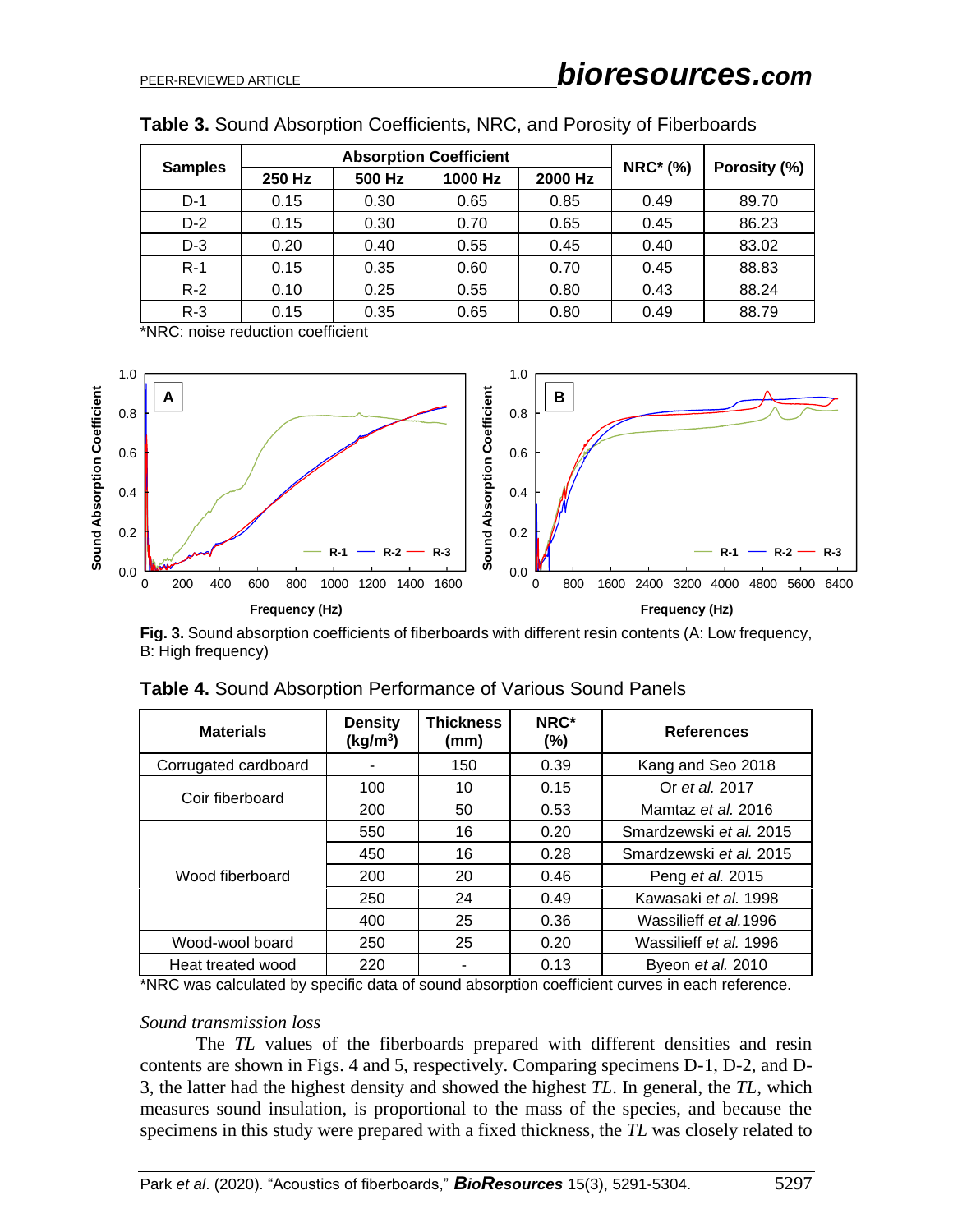the density (Kang and Seo 2018). The average *TL* of the fiberboards prepared with different resin contents was 8.97 dB, 8.14 dB, and 7.64 dB between 0 and 1,600 Hz, and 15.98 dB, 15.13 dB, and 16.49 dB between 0 and 6,400 Hz for R-1, R-2, and R-3, respectively. There was no noticeable tendency relative to the resin content; hence, the resin content was considered as a factor that does not remarkably affect sound insulation. The *TL* tends to be higher in the high-frequency range in both the D and R series. The average *TL* values of gypsum, rock wool, and glass wool boards, which are all widely used as general sound insulation materials, are all above 40 dB (Asdrubali 2006). Hence, the fiberboard used in this study may not be suitable to use as sound-blocking materials, because of the lower *TL*. As a result, coincidence effect or air gap effect, which can bring dramatic decrease on sound transmission loss, were not detected in this study (Kang and Seo 2018).



**Fig. 4.** Transmission loss of fiberboard with different densities (A: Low frequency, B: High frequency)



**Fig. 5.** Transmission loss of fiberboard with different resin contents (A: Low frequency, B: High frequency)

## **Physical Properties**

The physical properties of the fiberboards prepared with different densities and resin contents are shown in Table 5. Samples D-1, D-2, and D-3 all had an actual density close to the target density. However, R-1, R-2, and R-3 all had a higher density than the target 150 kg $\cdot$ m<sup>-3</sup>. The moisture content ranged between 6.14 and 7.22%, and there was no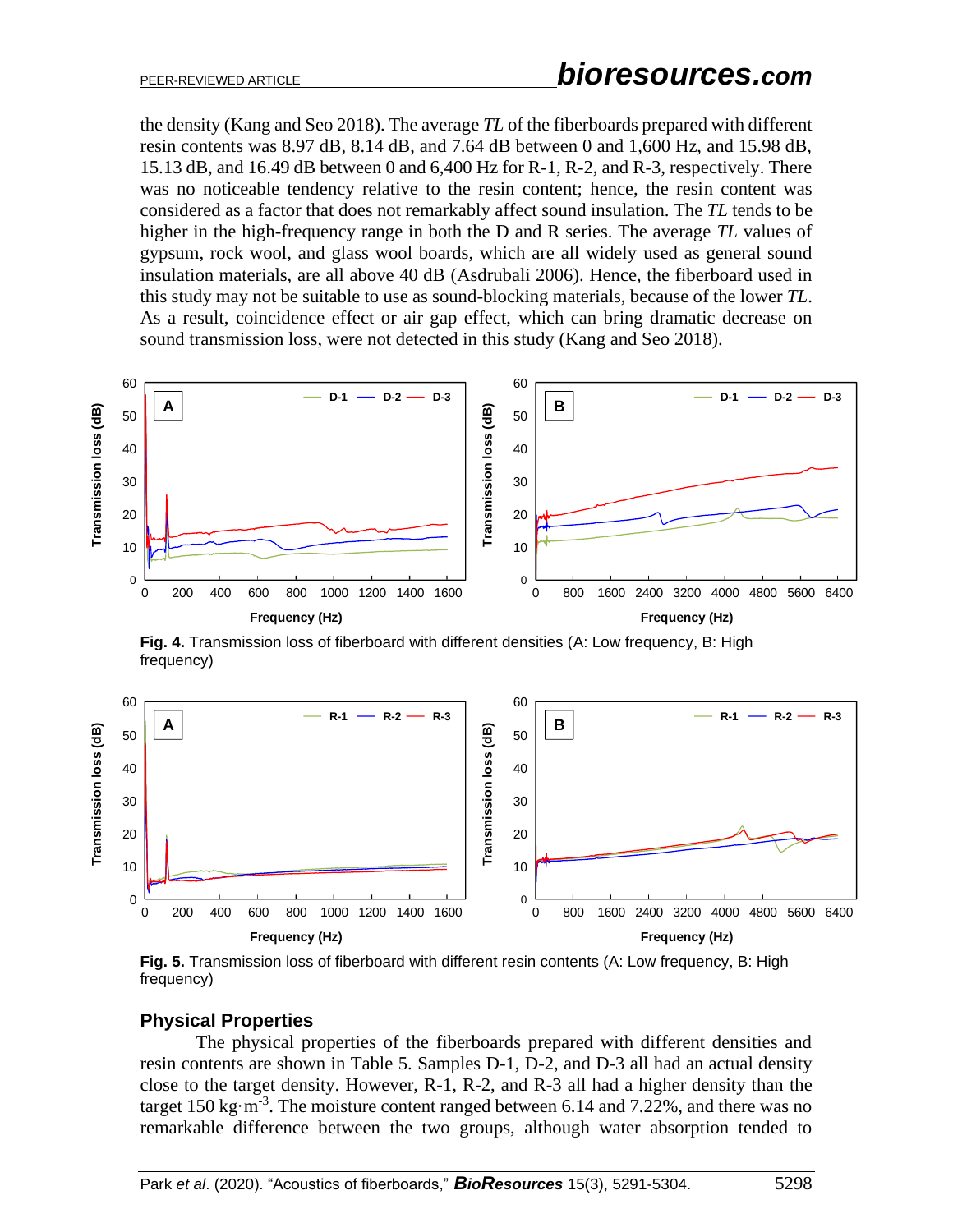decrease as the density and resin content increased. This is in line with the concept that increasing the density or the resin content of a fiberboard increases its dimensional stability, because the bonds between the wood fibers get more robust. The thickness swelling rate decreased with increasing density: the thickness swelling was the lowest (0.99%) for R-2, although all specimens satisfied the standard's requirements  $(< 5\%)$ . According to the Korean Standard KS F 3200 (2016), when the thickness swelling of a fiberboard is 5% or less, the board is classified as water-resistant, and can be used as an outer wall finish material. The bending strength of the fiberboards was assessed as well. In general, density and bending strength are directly proportional, and results showed the same tendency (Gindl *et al.* 2001). In contrast, the bending strength decreased slightly with increasing resin content. Tang *et al.* (2017) reported that increasing the resin content of fiberboards, with density being equal, decreases the strength, and that this is due to a decrease in the amount of wood fibers.

| <b>Samples</b> | <b>Density</b><br>(kg/m <sup>3</sup> ) | <b>Moisture</b><br><b>Content</b><br>(%) | Water<br><b>Absorption</b><br>(%) | <b>Thickness</b><br><b>Swelling</b><br>$(\% )$ | <b>Bending</b><br><b>Strength</b><br>(MPa) |
|----------------|----------------------------------------|------------------------------------------|-----------------------------------|------------------------------------------------|--------------------------------------------|
| $D-1$          | $154.57 \pm 4.92$                      | $7.22 \pm 0.49$                          | $72.99 \pm 6.06$                  | $1.82 \pm 1.00$                                | $0.57 \pm 0.10$                            |
| $D-2$          | $206.55 \pm 6.83$                      | $6.64 \pm 0.22$                          | $54.43 \pm 5.25$                  | $1.41 \pm 0.66$                                | $1.36 \pm 0.06$                            |
| $D-3$          | $254.72 \pm 2.27$                      | $6.70 \pm 0.19$                          | $46.25 \pm 2.41$                  | $1.38 \pm 0.14$                                | $2.46 \pm 0.40$                            |
| $R-1$          | $167.58 \pm 2.55$                      | $6.23 \pm 0.13$                          | $66.11 \pm 6.51$                  | $1.37 \pm 0.76$                                | $0.64 \pm 0.06$                            |
| $R-2$          | $176.46 \pm 7.66$                      | $6.30 \pm 0.71$                          | $63.19 \pm 9.18$                  | $0.99 \pm 0.35$                                | $0.59 \pm 0.08$                            |
| $R-3$          | $168.21 \pm 0.64$                      | $6.14 \pm 0.28$                          | $57.58 \pm 3.11$                  | $1.12 \pm 0.66$                                | $0.57 \pm 0.10$                            |

**Table 5.** Physical Properties of Fiberboards



**Fig. 6.** Density profile of fiberboard samples manufactured by different conditions (A: Densities, B: Resin contents)

The density profiles reported in Fig. 6 confirm the manufacturing characteristics. After hot pressing, higher density was observed at the back face (lower side) of the fiberboards, while the rest of the layers (upper and middle) showed the same density as the target density. This can be imputed to the fact that pressure was not applied equally on the upper and lower faces during hot pressing. Moreover, the back faces of the fiberboards were always the ones that were exposed to heat first, and it can be assumed that the fact that they were subject to slightly longer curing times than the other parts plays a role in this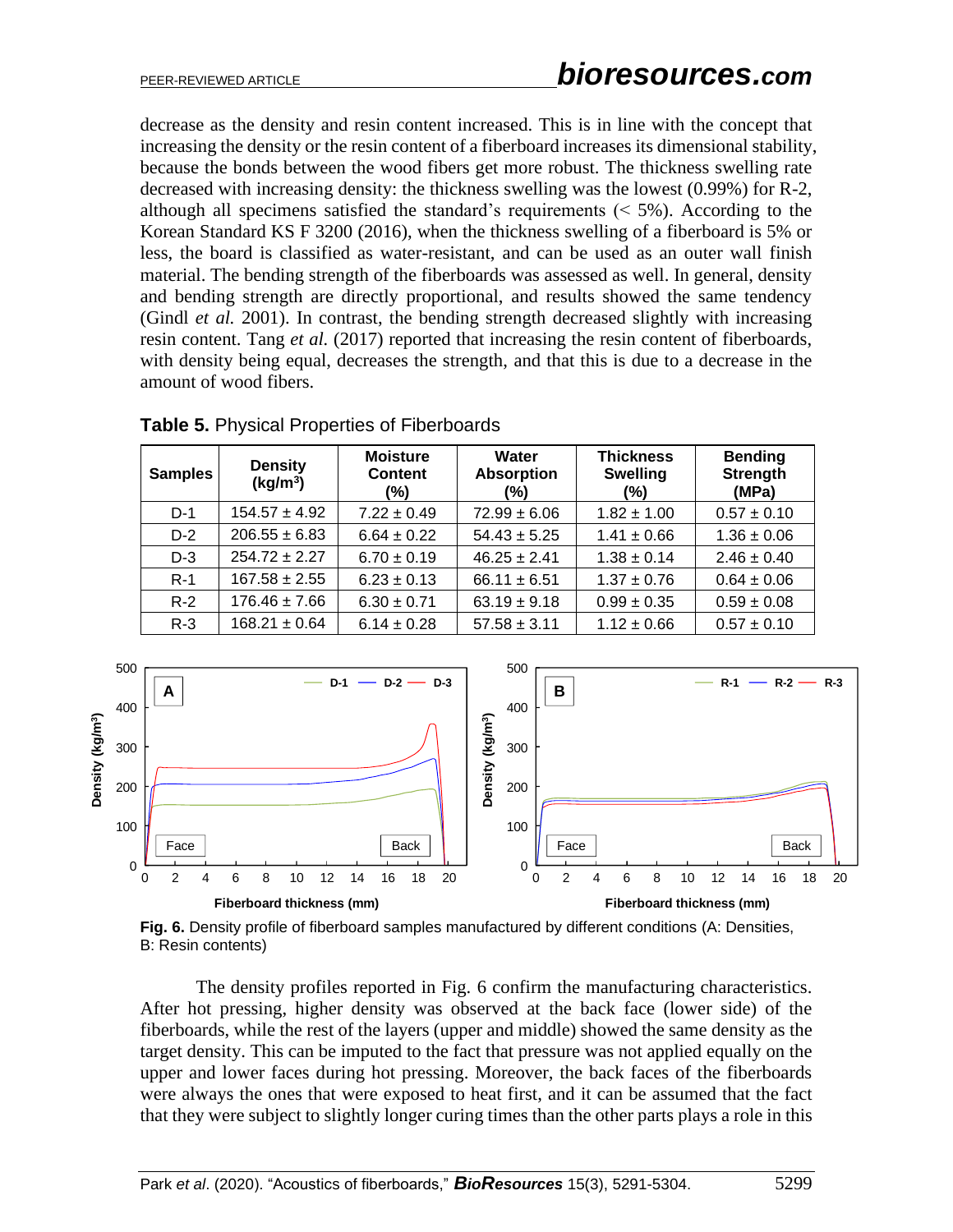density gradient. Similar trends have been reported in previous studies for low-density fiberboards (Badel *et al*. 2008).

# **Morphological Properties**

The prepared specimens were observed with a stereomicroscope, and the optical images are shown in Fig. 7. As the density of the fiberboard increased, the porosity decreased, and the wood fibers became tightly pressed together. This difference is clearly visible between D-1 and D-3.



**Fig. 7.** Optical images displaying the morphology of the fiberboard samples (magnitude 25x)



**Fig. 8.** Cross-section images of fiberboard samples prepared by PEG embedding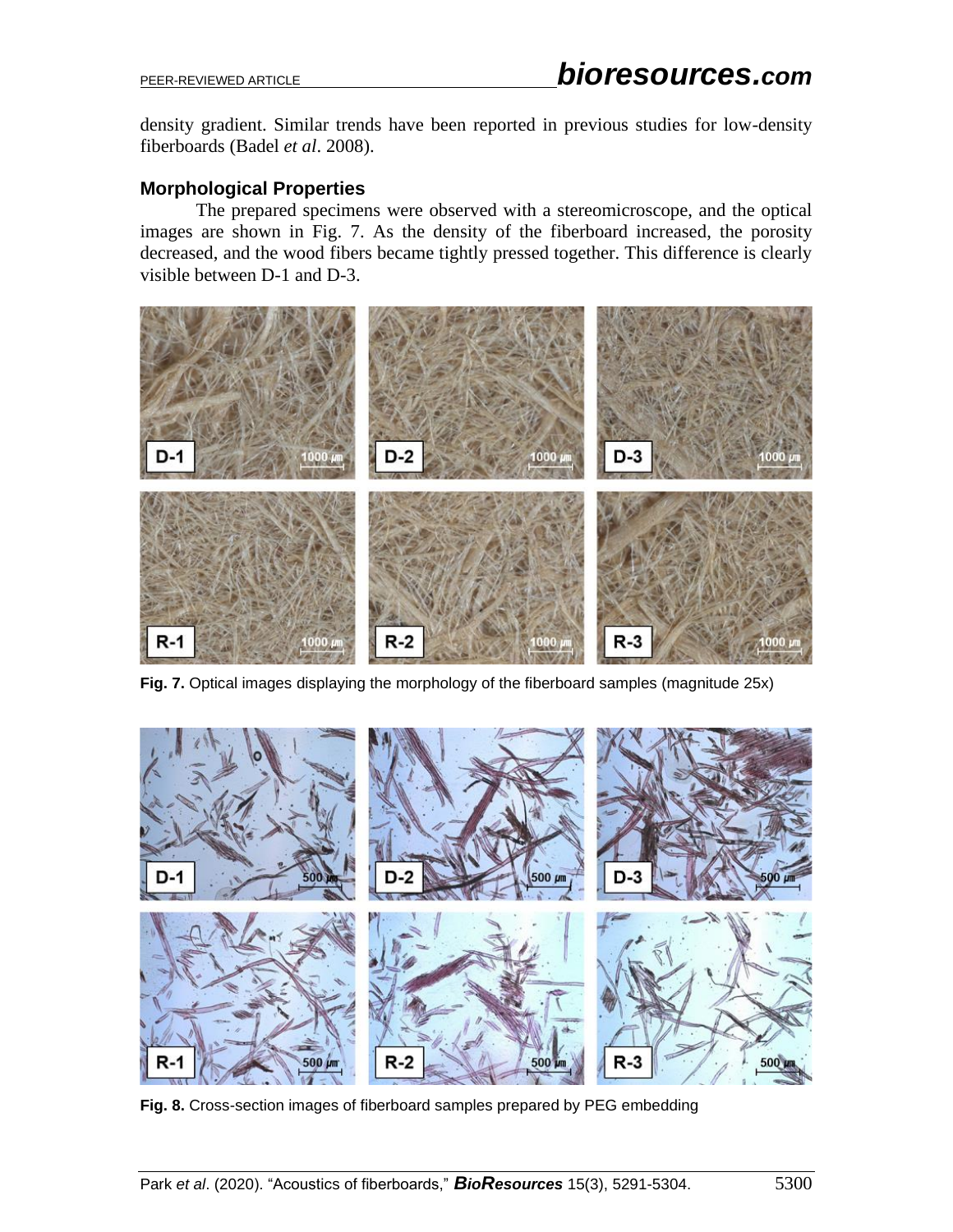The voids in the fiberboards increased going from R-1 to R-3. Increasing the amount of resin in the raw mixture improves the binding strength between wood fibers in the final fiberboard. This contributes to enlarging the gaps between consecutive clogs of agglomerated fibers. Figure 8 shows the cross-section of the different fiberboard samples fixed and embedded in PEG. As the density increased, the quantity of embedded wood fibers increased. Therefore, more empty space in a fiberboard is related to a lower frictional resistance, which allows sound to pass through the fiberboard more easily. During transmission, sound waves are diffused and reflected in the voids inside a porous material like a fiberboard, and sound is eventually reduced. However, adding more resin to the raw mixture caused the formation of more gaps between wood fiber clogs in the final fiberboard; therefore, higher resin amounts positively affect the sound absorbing properties.

# **CONCLUSIONS**

- 1. The sound absorption coefficients' trends of the prepared fiberboard samples were in agreement with the characteristics of typical porous sound-absorbing materials, in which the sound absorption coefficients are higher at high frequencies than at low frequencies. The sound absorption ability was greatly influenced by the density of the fiberboard, and the low-frequency absorption coefficient was higher for lower resin contents. The noise reduction coefficient values of all fiberboards satisfied the Korean standard requirements.
- 2. The transmission sound loss, which quantifies the sound insulation characteristics of a material, was positively correlated with the density. The average transmission loss values of the samples ranged between 10 and 30 dB, showing lower sound insulation abilities than those of commonly employed gypsum and glass wool boards.
- 3. Regardless of the difference in density and resin content, the physical properties of the fiberboards satisfied all the criteria set in the reference Korean Standard. The density profile analysis established that the implemented manufacturing process is highly reliable, and sound absorption was more likely to be improved when the bare side of the fiberboard was placed in the direction of the sound source.
- 4. An increase in the overall voids in the material was observed as the density of the fiberboards decreased. As the resin contents increased, the aggregation of wood fibers increased, enlarging the space between consecutive wood fiber agglomerates.
- 5. In summary, manufacturing conditions were developed for preparing fiberboards to be used as sound-absorbing panels. Compared to those of existing wood-based materials, the sound-absorbing properties of the prepared panels were highly superior. In addition, the use of inexpensive, eco-friendly materials in the field of sound absorption is expected to rise, being environmentally and economically advantageous compared to employing petrochemical derivatives.

## **ACKNOWLEDGMENTS**

This study was supported by the research fellowship program through the National Institute of Forest Science (NIFoS), Korea.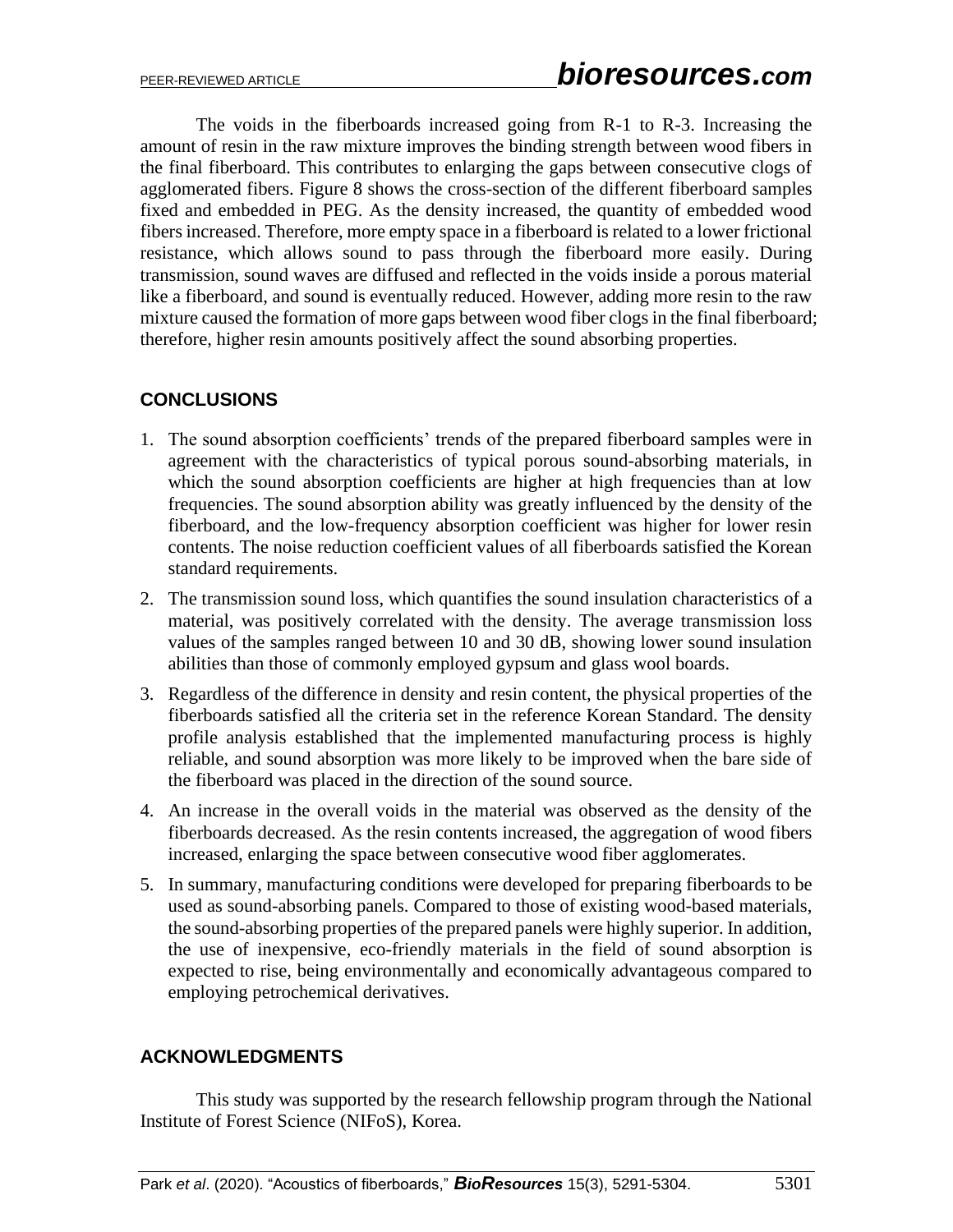# **REFERENCES CITED**

- Asdrubali, F. (2006). "Survey on the acoustical properties of new sustainable materials for noise control," in: *Proceedings of Euronoise 2006*, Tampere, Finland, pp. 1-10.
- Badel, E., Delisee, C., and Lux, J. (2008). "3D structural characterisation, deformation measurements and assessment of low-density wood fibreboard under compression: The use of X-ray microtomography," *Composites Science and Technology* 68(7-8), 1654-1663. DOI: 10.1016/j.compscitech.2008.02.013
- Berardi, U., and Iannace, G. (2015). "Acoustic characterization of natural fibers for sound absorption applications," *Building and Environment* 94(2), 840-852. DOI: 10.1016/j.buildenv.2015.05.029
- Bleicher, N. (2008). "An easy low-budget method to produce thin-sections of heavily decayed archaeological wood," *Dendrochronologia* 26(1), 9-11. DOI: 10.1016/j.dendro.2007.03.006
- Byeon, H. S., Park, J. H., Hwang, K. K., Park, H. M., Park, B. S., and Chong, S. H. (2010). "Sound absorption property of heat-treated wood at a low temperature and vacuum conditions," *Journal of The Korean Wood Science and Technology* 38(2), 101-107. DOI: 10.5658/WOOD.2010.38.2.101
- Gindl, W., Teischinger, A., Schwanninger, M., and Hinterstoisser, B. (2001). "The relationship between near infrared spectra of radial wood surfaces and wood mechanical properties," *Journal of Near Infrared Spectroscopy* 9, 255-261. DOI: 10.1255/jnirs.311
- Godshall, W. D., and Davis, J. H. (1969). *Acoustical Absorption Properties of Woodbased Panel Materials* (FPL 104), U.S. Department of Agriculture Forest Service Research Paper, Madison, WI, USA.
- Grimwood, C. (1997). "Complaints about poor sound insulation between dwellings in England and Wales," *Applied Acoustics* 52, 211-223. DOI: 10.1016/S0003- 682X(97)00027-3
- Humphrey, V. F., Robinson, S. P., Smith, J. D., Martin, M. J., Beamiss, G. A., Hayman, G., and Carroll, N. L. (2008). "Acoustic characterization of panel materials under simulated ocean conditions using a parametric array source," *The Journal of the Acoustical Society of America* 124(2), 803-814. DOI: 10.1121/1.2945119
- Hwang, K. H., Kim, G. H., Park, B. S., Park, J. H., Byeon, H. S., and Lee, W. H. (2008). "Sound absorption characteristic of resonator by hole position and wood species," *Journal of The Korean Wood Science and Technology* 36(3), 9-16. DOI: 10.5658/WOOD.2008.36.3.009
- Jung, S. S., Kim, Y. T., Lee, Y. B., Cho, S. I., and Lee, J. K. (2008). "Measurement of sound transmission loss by using impedance tubes," *Journal of Korean Physical Society* 53, 596-600. DOI: 10.3938/jkps.53.596
- Kang, C. W., Kang, W., and Kim, G. C. (2010). "Sound absorption capability and anatomical features of highly sound absorptive wood," *Journal of The Korean Wood Science and Technology* 38(4), 292-297. DOI: 10.5658/WOOD.2010.38.4.292
- Kang, C. W., and Seo, Y. B. (2018). "Sound absorption and sound transmission loss of perforated corrugated board," *Journal of Korea TAPPI* 50(4), 32-39. DOI: 10.7584/JKTAPPI.2018.08.50.4.32
- Kawasaki, T., Zhang, M., and Kawai, S. (1998). "Manufacture and properties of ultralow-density fiberboard," *Journal of Wood Science* 44, 354-360. DOI: 10.1007/BF01130447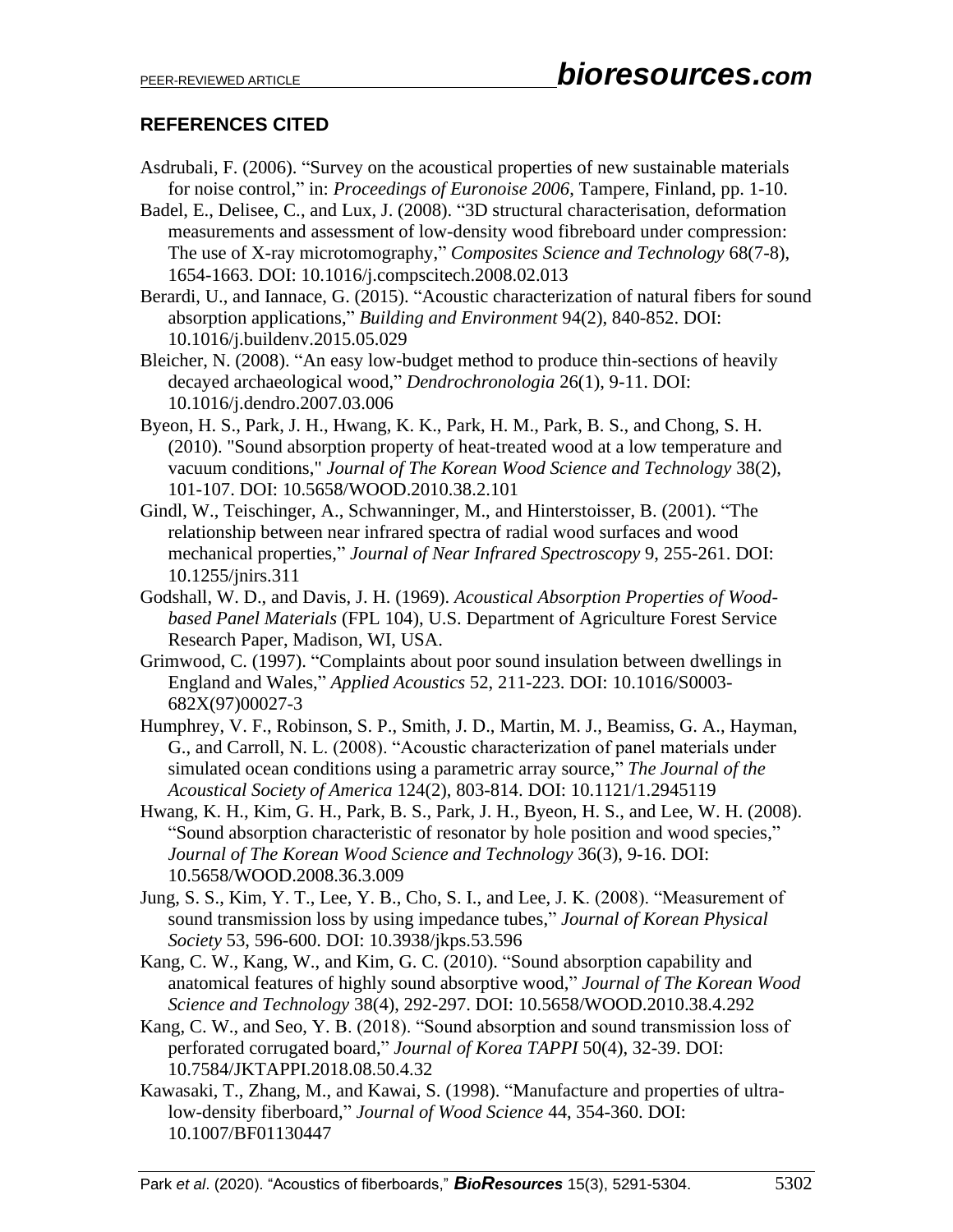- Korean Enforcement Regulation No. 557/ No.97 (2014). "Ministry of Environment Act no. 559 and Ministry of Land, Infrastructure and Transport Act no. 97, laying down specifications for rule on standard and scope of apartment houses' floor impact sound," Sejong, South Korea.
- KS F 2814-1 (2016). "Determination of sound absorption coefficient and impedance in impedance tubes - Part 1: Method using standing wave ratio," Korean Standards Association, Seoul, South Korea.
- KS F 3200 (2016). "Fiberboards," Korean Standards Association, Seoul, South Korea.
- KS F 3503 (2012). "Sound absorbing materials," Korean Standards Association, Seoul, South Korea.
- Lee, D. H., Seo, S. W., Hong, B. K., and Song, H. Y. (2005). "A study on the improvement of acoustic absorption of multiple layer perforated panel systems," *The Korean Society for Noise and Vibration Engineering* 15(5), 571-577. DOI: 10.5050/KSNVN.2005.15.5.571
- Lee, M., Lee, S. M., Kang, E. C., and Son, D. W. (2019). "Combustibility and characteristics of wood-fiber insulation boards prepared with four different adhesives," *BioResources* 14(3), 6316-6330. DOI: 10.15376/biores.14.3.6316-6330
- Lesovik, R. V., Botsman, L. N., Tarasenko, V. N., and Botsman, A. N. (2014). "Enhancement of sound insulation of floors using lightweight concrete based on nanostructured granular aggregate," *Journal of Engineering and Applied Science* 9(10), 1789-1793.
- Mamtaz, H., Fouladi, M. H., Al-Atabi, M., and Namasivayam, S. N. (2016). "Acoustic absorption of natural fiber composites," *Journal of Engineering* 7, 1-11. DOI: 10.1155/2016/5836107
- Nandanwar, A., Kiran, M. C., and Varadarajulu, K. C. (2017). "Influence of density on sound absorption coefficient of fibre board," *Open Journal of Acoustics* 7, 1-9. DOI: 10.4236/oja.2017.71001
- Or, K. H., Putra, A., and Selamat, M. Z. (2017). "Oil palm empty fruit bunch fibres as sustainable acoustic absorber," *Applied Acoustics* 119, 9-16. DOI: 10.1016/j.apacoust.2016.12.002
- Peng, L., Song, B., Wang, J., and Wang, D. (2015). "Mechanic and acoustic properties of the sound-absorbing material made from natural fiber and polyester," *Advanced in Materials Science and Engineering* 2015, 1-5. DOI: 10.1155/2015/274913
- Smardzewski, J., Kamisiński, T., Dziurka, D., Mirski, R., Majewski, A., Flach, A., and Pilch, A. (2015). "Sound absorption of wood-based materials," *Holzforschung* 69(4), DOI: 10.1515/hf-2014-0114
- Souza, E. (2019). "How to improve the acoustics of a room," *Archdaily*, (https://www.archdaily.com/924700/how-to-improve-the-acoustics-of-a-room), Accessed 18 Sept 2019.
- Tang, Q., Fang, L., and Guo, W. (2017). "Investigation into mechanical, thermal, flameretardant properties of wood fiber reinforced ultra-high-density fiberboards," *BioResources* 12(3), 6749-6762. DOI: 10.15376/biores.12.3.6749-6762
- Wassilieff, C. (1996). "Sound absorption of wood-based materials," *Applied Acoustics* 48(4), 339-356. DOI: 10.1016/0003-682X(96)00013-8
- Watanabe, T. T., Kinoshita, M. N., and Hayashi, H. (1967). "Acoustical study of woods and wood products," *Journal of Japan Wood Research Society* 13(5), 177-182.
- Woodruff, W. O., and Ehrenreich, H. (1961). "Absorption of sound in insulators," *Physical Review* 123, 1553-1559. DOI: 10.1103/PhyRev.123.1553